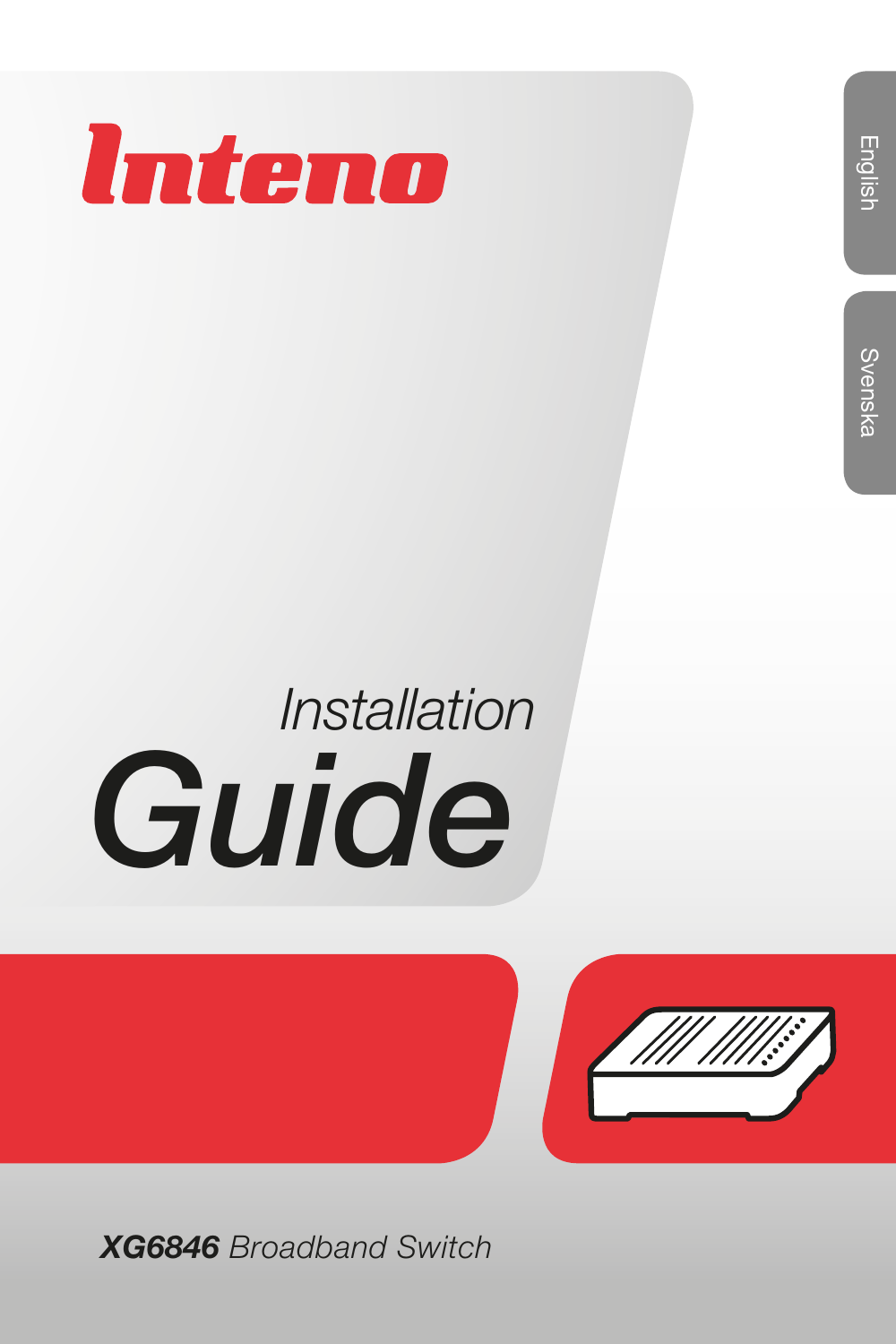## *CE Declaration of Conformity*

*For the following equipment: Ethernet Switch Product name: XG6846*

Can be following equipment: Ethose Svitzle<br>
From Belowing equipment: Ethose Svitzle<br>
Product manes XG6246<br>
Section and Reach Solution and Reach Svenska Reach<br>
Chennel Swenska Reach Solution and Chennel Swenska Reach<br>
Scho Hereby, Inteno Broadband Technology AB declares that the radio equipment type Ethernet Switch is in compliance with Directive 2014/53/EU. The full text of the EU. declaration of conformity is available at the following internet address:

https://www.intenogroup.com/red/xg6846

The following manufacturer is responsible for this declaration:

Company name Inteno Broadband Technology AB

Company adress Stensätravägen 13 127 39 Skärholmen, Stockholm

Position/Title CEO

#### Legal signature



Place Date Sweden 05/06 2017



| UIQ                            |
|--------------------------------|
| <b>XG6846</b> Broadband Switch |

## *Language Page* English....................... 4 Svenska ..................... 8

*Installation* 

English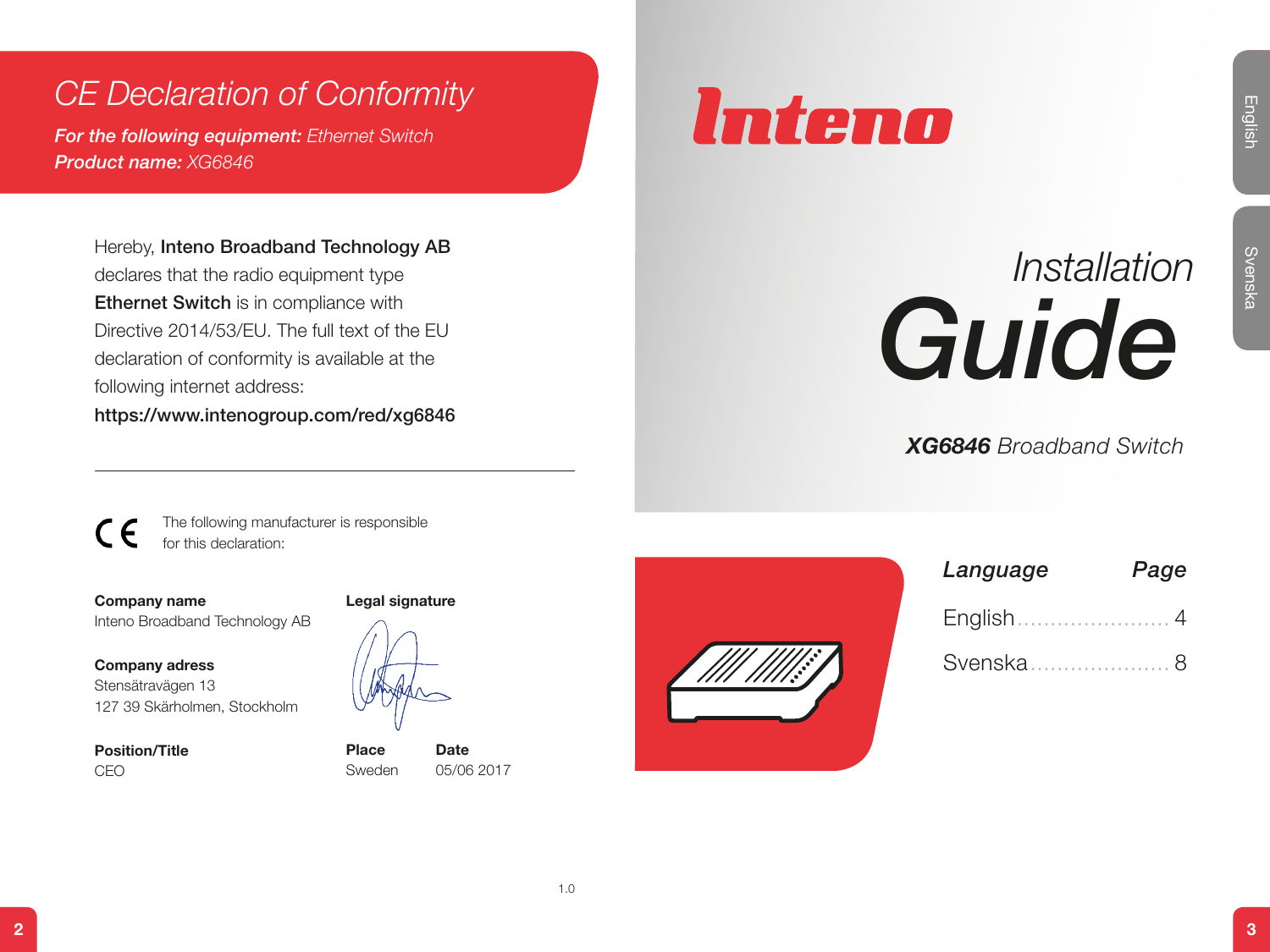### *XG6846 Broadband Switch*



|                | m.<br>LAN <sub>5</sub> | ↽ | TO<br><b>DC ADAPTER</b> |
|----------------|------------------------|---|-------------------------|
| <b>SFP WAN</b> | <b>RJ45 WAN</b>        |   | CATV                    |
| <b>WAN</b>     | WAN/EXT1               |   | CATV<br>PWR             |

### Back/side





This installation guide will help you install the Inteno XG6846 **a** Broadband Switch.

#### Start Box b d

#### Check that the following items are in the Start Box:

- Inteno XG6846 Broadband Switch
- RJ45 Ethernet cable with red color-coding
- RJ45 Ethernet cable without color-coding
- 230V power supply adapter
- Installation guide (this publication)

Make sure that everything that is mentioned above is included in the start box before starting the installation.

#### How to install your broadband switch c

Place the switch close to your broadband outlet, alternatively, at your computer. The illustration to the left shows how you connect it.



Step 1. This step applies only if you already have an existing Internet-/broadband service, otherwise skip this step and go to step 2.

Unplug the existing network cable from the network outlet (in the wall) and connect it to the LAN (RED) outlet of the broadband switch.

Then connect the network cable without color-coding (included in the start box) between the outlet labeled WAN/EXT1 on the broadband switch and the network outlet in the wall. Then go to step 4.

Step 2. Connect the network cable with RED color-coding, which came with the start box, to the LAN1 (RED) on the broadband switch and the LAN port on your computer. If you have a router, connect the network cable (RED color-coding) to the router's input.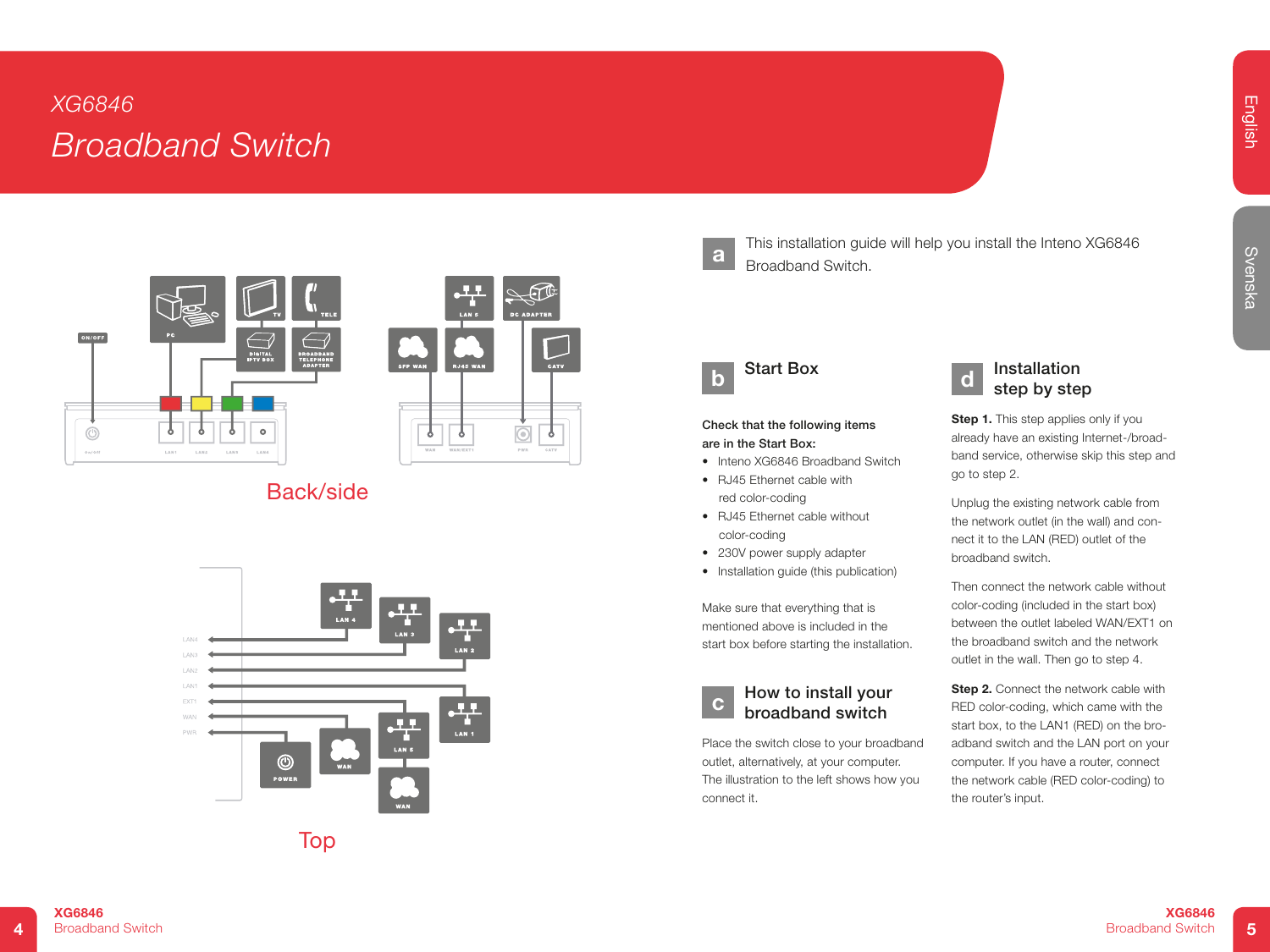**Step 3.** Connect the network cable without color-coding, which came with the start box, to the port marked EXT1 on the broadband switch and the network outlet (in the wall).

Step 4. Plug the power adapter (included in the start box) in the broadband switch and an electrical outlet.

Step 5. Depending on the operator the broadband switch may now need to update itself with your user profile. Please give it ten minutes for this procedure, without turning off the power.

Step 6. Go to the computer and check that you can browse from it. If you can surf on the internet the installation is complete. If it doesn't work, please go to the FAQ section.

Step 7. If you have a digital TV service via broadband, you need to connect the network cable of the digital TV set top box to the LAN2 (YELLOW) port on the broadband switch. If digital TV set top box is not working try a power off/on.

Please check for further instructions in the manual supplied with the STB.

Step 8. If you have a telephony service (VoIP) via broadband, you need to connect the network cable of the telephone adapter to the LAN3 (GREEN) port on the broadband switch. Please check for further instructions in the manual supplied with the STB.

IMPORTANT. The broadband switch should always be connected. It automatically checks the user profile and updates its software.

#### Explanation of the ports on your broadband switch e

*(From left to right)*

- **On/Off** This is where you turn on/off the broadband switch.
- **LAN1 Red** This is where you connect your computer or router.
- **LAN2 Yellow** This is where you connect your digital TV set top box.
- LAN3 Green This is where you connect your telephone adapter.
- **LAN4 Blue** This port may be used for future services.

#### Description of LEDs

#### LAN 1-4 indicators

f

|          | On (Yellow) Connected to         |  |
|----------|----------------------------------|--|
|          | 100Mbps network                  |  |
|          | On (Green) Connected to 1000Mbps |  |
|          | network                          |  |
| Off      | LAN not connected                |  |
| Flashing | Activity                         |  |

#### WAN/EXT 1 indicator

On (Yellow) Connected to 100Mbps network On (Green) Connected to 1000Mbps network Off LAN not connected Flashing Activity

#### WAN-indicator

|          | On (Yellow) Connected to   |
|----------|----------------------------|
|          | 100Mbps network            |
|          | On (Green) Connected to    |
|          | 1000Mbps network           |
| ∩ff      | Not connected to a network |
| Flashing | Activity                   |
|          |                            |

#### Power(PWR)-indicator

g

|     | On (Green) Power is on            |
|-----|-----------------------------------|
|     | On (Red) Start up failure (please |
|     | contact your service operator)    |
| Off | Power is off                      |

#### Frequently Asked Questions

Detailed information on how you connect your digital TV and telephone services can be found in the manuals for each service.

#### I can't find the network outlet/LANport on my computer.

Typically, the network outlet or the LAN port is the only port on the computer where the supplied network cable fits. In some computers there is a built-in telephone modem, but the contact is smaller than the network outlet / LAN port.

I can't browse from my computer even though I have connected to the broadband switch to the network outlet and my computer to the broadband switch.

1. Check that the broadband switch has got power (the PWR LED should be green).

- 2. Make sure you have connected the cables to the appropriate ports on the broadband switch. The WAN LED should be YELLOW/GREEN and the outlet where the computer is connected (LAN1, RED) should be YFI I OW/GRFFN...
- 3. Do you use your own cables? Try if it works when you use the cables that are included in the start box.
- GEORGING METHOD INTO THE CONTRACT CONTRACT CONTRACT CONTRACT CONTRACT CONTRACT CONTRACT CONTRACT CONTRACT CONTRACT CONTRACT CONTRACT CONTRACT CONTRACT CONTRACT CONTRACT CONTRACT CONTRACT CONTRACT CONTRACT CONTRACT CONTRAC 4. Restart the broadband switch by pulling the power plug from the broadband switch for a few seconds and then reconnect the power plug. The broadband switch now needs to update itself with your user profile. Please give it ten minutes for this procedure, without turning off the power.
	- 5. Restart the PC.

Wait a few minutes and then restart the broadband switch. If you still can't browse, please contact your operator support.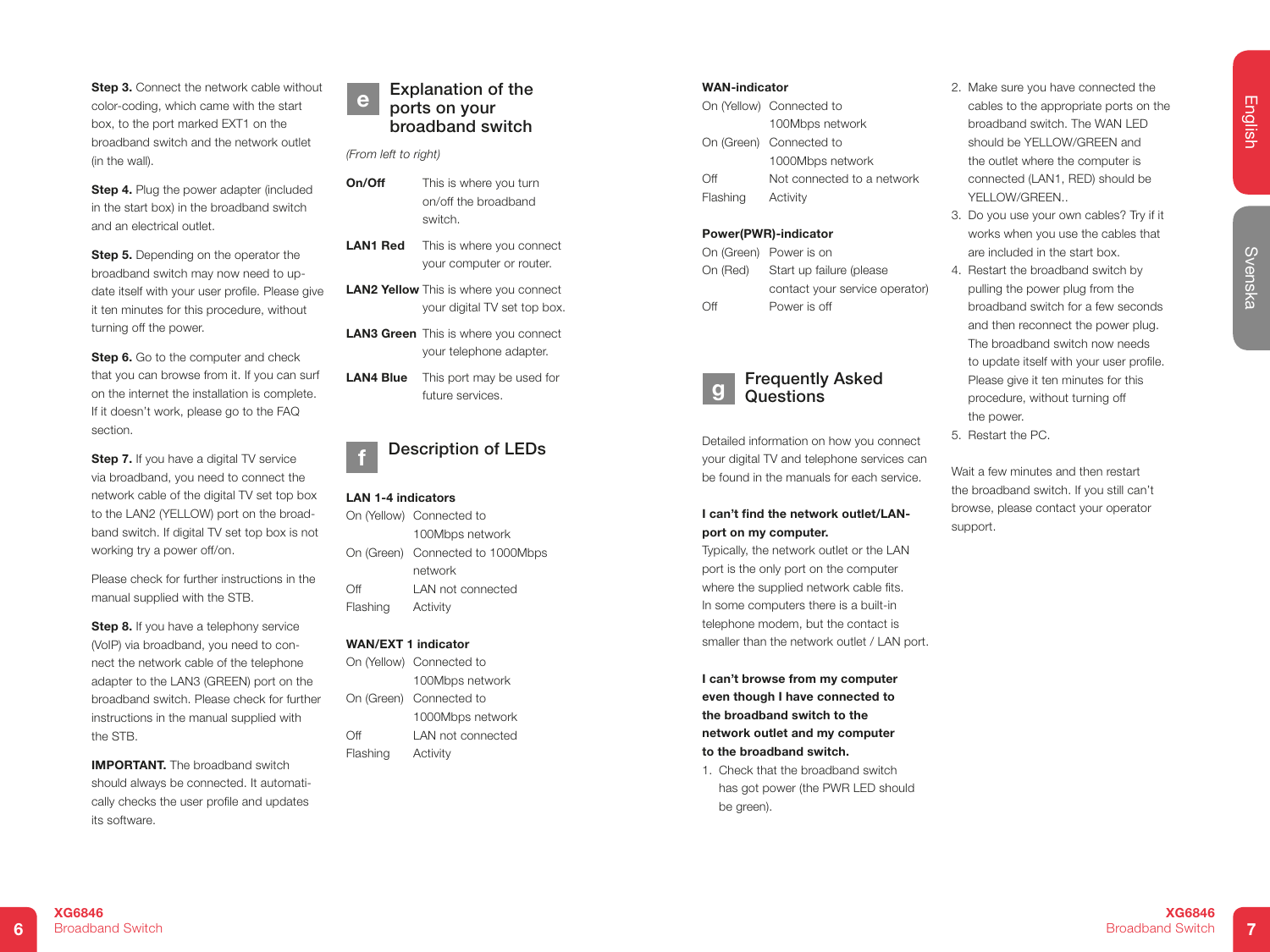## *XG6846 Bredbandsswitch*



|                | чy.<br>LAN <sub>5</sub> |     | KOO<br><b>DC ADAPTER</b> |
|----------------|-------------------------|-----|--------------------------|
| <b>SFP WAN</b> | <b>RJ45 WAN</b>         |     | CATV                     |
| <b>WAN</b>     | WAN/EXT1                | PWR | CATV                     |

#### Baksida/sida



Ovansida



l 5

Den här installationsguiden hjälper dig att installera Inteno **a** XG6846 Bredbandsswitch.

#### **Startboxen**

#### Kontrollera att följande finns med i startboxen:

- Inteno XG6846 Bredbandsswitch
- RJ45 Ethernet-kabel med röd märkning
- RJ45 Ethernet-kabel utan färgmärkning
- 230V strömadapter
- Installationsguide (denna trycksak)

Kontrollera att allt som är nämnt ovan finns med i startboxen innan du påbörjar installationen.



du ska göra.

Placera switchen i närheten av ditt bredbandsuttag alternativt vid din dator. Figuren till vänster visar de inkopplingar

#### Installation steg för steg d

Steg 1. Gäller endast om du redan har en befintlig Internet-/bredbandstjänst, i annat fall hoppar du över detta steg och går till steg 2.

Koppla loss den befintliga nätverkskabeln från nätverksuttaget (i väggen) och anslut den istället till bredbandsswitchens uttag LAN 1 (RÖD). Anslut därefter nätverkskabeln utan färgmärkning (medföljer i startboxen) mellan bredbandsswitchens uttag märkt WAN/EXT1 och nätverksuttaget i väggen. Gå därefter till steg 4.

Steg 2. Anslut nätverkskabeln med RÖD märkning, som medföljde i installationspaketet mellan bredbandsswitchens uttag LAN1 (RÖD) och nätverkskortet/LANporten på din dator. Om Du har en router eller bredbandsdelare ska nätverkskabeln med RÖD märkning anslutas till routerns/ bredbandsdelarens ingång.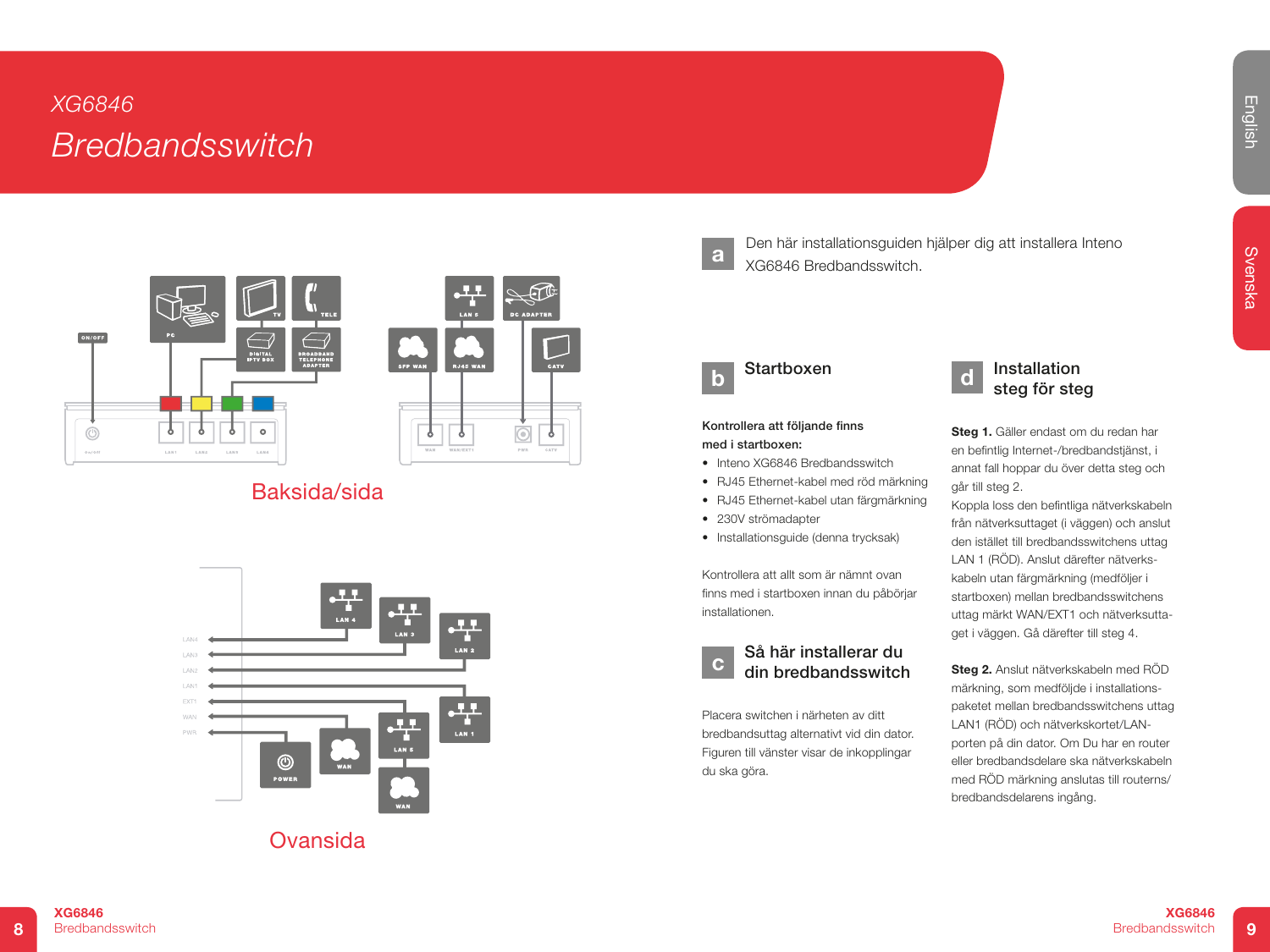Steg 3. Anslut nätverkskabeln utan färgmärkning, som medföljde i installationspaketet mellan bredbandsswitchens uttag, märkt EXT1, och nätverksuttaget (i väggen).

Steg 4. Koppla in medföljande strömadapter i bredbandsswitchen och till ett eluttag.

Steg 5. Beroende på operatör så kan bredbandsswitchen eventuellt nu behöva uppdatera sig med din användarprofil. Låt den stå i cirka tio minuter utan att slå av strömmen.

Steg 6. Gå till datorn och kontrollera att du kan surfa från den. Om du kan surfa är installationen av bredbandsswitchen klar. Om du inte kan surfa gå till "Vanliga frågor och svar".

Steg 7. Om du har en digital-TV-tjänst via bredband ska nätverkskabeln som medföljer digitalboxen kopplas in i bredbandsswitchens uttag LAN2 (GUL). Se vidare instruktioner i manualen som medföljer digitalboxen.

Steg 8. Om du har en telefonitiänst (IPtelefoni) via bredband ska nätverkskabeln som medföljer telefoniadaptern kopplas in i bredbandsswitchens uttag LAN3 (GRÖN). Se vidare instruktioner i manualen som medföljer telefoniadaptern.

VIKTIGT. Bredbandsswitchen ska alltid vara ansluten då den regelbundet kontrollerar användarprofilen samt uppdaterar sin mjukvara. Detta sker automatiskt.

#### Förklaring till portarna på din bredbandsswitch e

*(från vänster till höger)*

- On/Off Här stänger du av/sätter på bredbandsswitchen.
- LAN1 Röd Här ska du koppla in din dator eller router.
- LAN2 Gul Här ska du koppla in din digitalbox.
- LAN3 Grön Här ska du koppla in din telefoniadapter.
- LAN4 Blå Denna port är reserverad för framtida tiänster.

#### Beskrivning av indikatorlampor f

#### LAN 1-4 indikatorer

Tänd (Gul) Uppkopplad med 100Mbps nätverket Tänd (Grön) Uppkopplad med 1000Mbps nätverket Släckt LAN ei uppkopplad Blinkar Aktivitet

#### EXT 1 indikator

Tänd (Gul) Uppkopplad med 100Mbps nätverket Tänd (Grön) Uppkopplad med 1000Mbps nätverket Släckt LAN ej uppkopplad Blinkar Aktivitet

#### WAN-indikator

|                | Tänd (Gul) Uppkopplad med   |
|----------------|-----------------------------|
|                | 100Mbps nätverket           |
|                | Tänd (Grön) Uppkopplad med  |
|                | 1000Mbps nätverket          |
| Släckt         | Ej uppkopplad med nätverket |
| <b>Blinkar</b> | Aktivitet                   |
|                |                             |

#### Power(PWR)-indikator

Tänd (Grön) Strömmen är på Tänd (Röd) Uppstartsfel (kontakta din operatör) Släckt Strömmen är av



Mer utförlig information om hur du kopplar in digital-TV och telefonitjänster hittar du i handböckerna för respektive tjänst.

#### Jag kan inte hitta nätverkskortet/ LAN-porten på min dator.

Normalt är nätverkskortet/ LAN-porten den enda porten på datorn där den medföljande nätverkskabeln passar. I vissa datorer finns ett inbyggt telefonmodem men kontakten är mindre än nätverkskortet/ LAN-porten.

Jag kan inte surfa från min dator trots att jag har anslutit bredbandsswitchen till nätverksuttaget och min dator till bredbandsswitchen.

- 1. Kontrollera att bredbandsswitchen får ström (PWR-lampan ska lysa grönt).
- 2. Kontrollera att du har kopplat kablarna till rätt uttag på bredbandsswitchen. WAN-lampan ska lysa GUL/GRÖN och det uttag där datorn är inkopplad (uttag LAN1 RÖD) ska lysa GUL/GRÖN.
- 3. Använder du egna kablar? Prova om det fungerar när du använder kablarna som medföljde startboxen.
- 4. Starta om bredbandsswitchen genom att dra ut strömpluggen ur bredbands switchen i några sekunder och koppla därefter tillbaka strömpluggen. Bredbandsswitchen behöver nu uppdatera sig med din användarprofil. Låt den stå i cirka tio minuter utan att slå av strömmen.
- 5. Starta om datorn.

Vänta ett par minuter och starta sedan om bredbandsswitchen igen. Om du fortfarande inte kan surfa kontakta din operatörs support.

Svenska